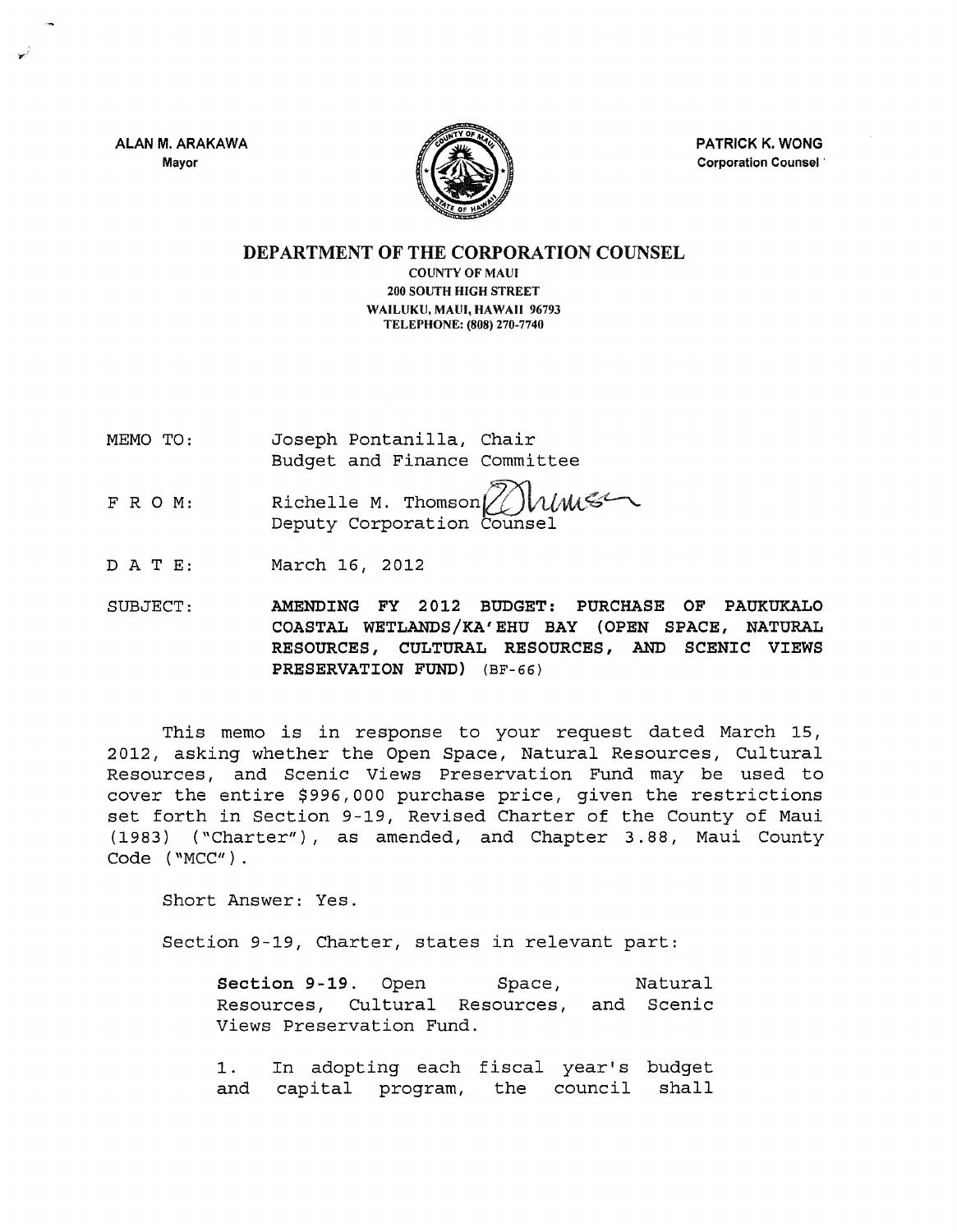Joseph Pontanilla, Chair Budget and Finance Committee March 16, 2012 Page 2 of 3

> appropriate a minimum of one percent (1%) of the certified real property tax revenues to a fund known as the open space, natural resources, cultural resources, and scenic views preservation fund. The revenues in this fund shall be utilized for purchasing or otherwise acquiring lands or property entitlements for land conservation purposes in the county of Maui

Charter Section 9-19(1), and Section 3.88.020(A), Maui County Code, enumerate the "conservation purposes" of the property under consideration for purchase or other acquisition:

- 1. Public outdoor recreation and education;
- 2. Preservation of historic or culturally important land areas;
- 3. Protection of significant habitat or ecosystems, including buffer zones;
- 4. Preserving forests, beaches, coastal areas and agricultural lands;
- 5. Protecting watershed lands to preserve water quality;
- 6. Conserving land for the purposes of reducing erosion, floods, landslides, and runoff; and
- 7. Improving disabled and public access to, and enjoyment of, public land, open space, and recreational facilities.

Chapter  $3.88.020(C)$  mandates that the "revenues in this fund shall not be used for any other purpose except those listed in subsection A of this section. No revenues in this fund shall be used for maintenance of the land acquired."

The interpretation of the charter is similar to the interpretation of a statute. Maui County Council v. Thompson, 84 Hawaii lOS, 929 P.2d 1355, Hawai'i (1996). The fundamental starting point for statutory interpretation is the language of the statute itself. Peterson v. Hawaii Elec. Light Co., 85 Hawaii 322, 944 P.2d 1265 (Sept. 5, 1997). Where the statutory language is plain and unambiguous, the plain and obvious meaning should be given effect. Id. Statutes are open to construction only where the language used in the statute is ambiguous and requires interpretation. Id. Implicit in the task of statutory construction the foremost obligation is to ascertain and give effect to the intention of the legislature, which is to be